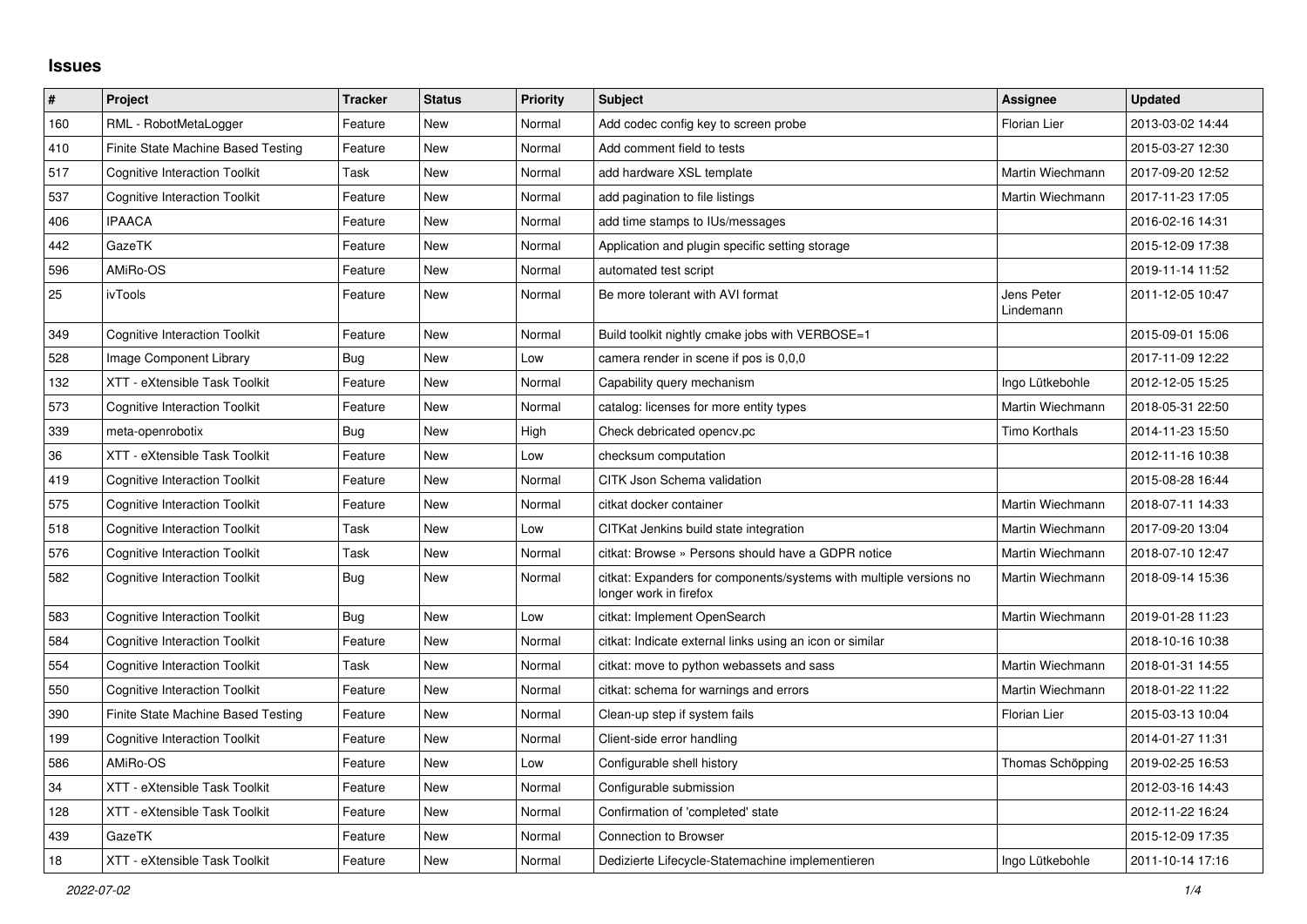| #   | Project                              | <b>Tracker</b> | <b>Status</b> | <b>Priority</b> | Subject                                                                    | <b>Assignee</b>         | <b>Updated</b>   |
|-----|--------------------------------------|----------------|---------------|-----------------|----------------------------------------------------------------------------|-------------------------|------------------|
| 392 | Finite State Machine Based Testing   | Feature        | New           | Normal          | Delay after kill                                                           | Florian Lier            | 2015-03-13 10:04 |
| 408 | <b>IPAACA</b>                        | Bug            | New           | Normal          | Delay/framedropping in AsapRealizer rendering when closing the<br>injector |                         | 2015-03-26 16:52 |
| 449 | meta-cerebric                        | Feature        | <b>New</b>    | Low             | DHCP Client for USB RNDIS                                                  | <b>Timo Korthals</b>    | 2015-12-21 22:16 |
| 441 | GazeTK                               | Feature        | New           | Normal          | Dialog to show the plugins                                                 |                         | 2015-12-09 17:37 |
| 44  | XTT - eXtensible Task Toolkit        | Feature        | New           | Normal          | display entry/exit events in the observer GUI                              | Ingo Lütkebohle         | 2012-07-24 18:52 |
| 145 | RML - RobotMetaLogger                | Support        | New           | High            | Documentation additions DRAFT                                              | <b>Florian Lier</b>     | 2013-03-02 14:27 |
| 159 | RML - RobotMetaLogger                | Bug            | <b>New</b>    | Normal          | Documentation on the screen probe                                          | Florian Lier            | 2013-03-02 14:28 |
| 499 | Image Component Library              | Bug            | <b>New</b>    | Low             | Does not build with C++98                                                  |                         | 2017-11-22 22:23 |
| 389 | Finite State Machine Based Testing   | Feature        | New           | Normal          | Easy - Mode                                                                | <b>Florian Lier</b>     | 2015-03-13 10:04 |
| 589 | AMiRo-OS                             | Feature        | New           | Normal          | Enhanced I/O events                                                        |                         | 2019-03-08 13:13 |
| 137 | XTT - eXtensible Task Toolkit        | Bug            | New           | Normal          | eventbus-rsb cannot handle scope /                                         |                         | 2013-01-10 13:19 |
| 435 | <b>IPAACA</b>                        | Feature        | <b>New</b>    | Normal          | Expose whether an ADDED event is caused through resending                  |                         | 2016-02-16 14:30 |
| 581 | hlrc                                 | Bug            | New           | Normal          | flobi lookat does not work anymore due to hardcoded floka prefix           |                         | 2018-08-15 11:20 |
| 387 | Finite State Machine Based Testing   | Bug            | <b>New</b>    | Normal          | fsmt_iniparser crashes if command line contains the & sign                 | <b>Florian Lier</b>     | 2015-03-13 10:04 |
| 587 | AMiRo-OS                             | Feature        | New           | Normal          | Implement I2C bus clear function                                           | Felix Wittenfeld        | 2019-02-25 17:02 |
| 40  | XTT - eXtensible Task Toolkit        | Feature        | New           | Low             | Implement listing available types in DAPILoader                            |                         | 2012-11-16 10:38 |
| 409 | Finite State Machine Based Testing   | Bug            | <b>New</b>    | Urgent          | Implement non-children killing process end strategy                        | Florian Lier            | 2015-09-22 10:31 |
| 492 | Finite State Machine Based Testing   | Bug            | New           | Normal          | Installation fails on a fresh Ubuntu 14.04.4                               |                         | 2016-11-30 22:28 |
| 26  | RML - RobotMetaLogger                | Feature        | New           | Normal          | integrate Video-Conversion Scripts                                         |                         | 2011-12-16 16:36 |
| 466 | <b>IPAACA</b>                        | Feature        | New           | Normal          | <b>IPAACA v3</b>                                                           |                         | 2016-02-16 14:52 |
| 488 | <b>IPAACA</b>                        | Feature        | New           | Normal          | ipaaca_pb2 should lie inside ipaaca package and in the PYTHONPATH          |                         | 2016-09-12 13:24 |
| 283 | ivTools                              | Bug            | New           | High            | ivrender colors broken depending on Mesa3D version                         | Jens Peter<br>Lindemann | 2014-07-10 16:07 |
| 39  | ivTools                              | Feature        | New           | Urgent          | ivTrace: Reload 3D world parameters                                        | Jens Peter<br>Lindemann | 2012-06-28 15:51 |
| 404 | <b>IPAACA</b>                        | Feature        | New           | Low             | JSON schema support                                                        |                         | 2015-03-26 10:42 |
| 135 | XTT - eXtensible Task Toolkit        | Bug            | New           | Normal          | List-syntax creates object instead of list                                 | Ingo Lütkebohle         | 2012-12-05 10:04 |
| 23  | RML - RobotMetaLogger                | Feature        | New           | Normal          | Manage capture configuration through CLI tool                              | Ingo Lütkebohle         | 2011-10-27 16:14 |
| 525 | <b>Cognitive Interaction Toolkit</b> | Bug            | New           | Normal          | Maven Template uses default profile                                        |                         | 2017-11-02 08:38 |
| 113 | XTT - eXtensible Task Toolkit        | Feature        | New           | Low             | Merge-Support für EAF-Files                                                |                         | 2012-11-16 10:39 |
| 136 | XTT - eXtensible Task Toolkit        | Bug            | New           | Normal          | Modifying the specification for result_available can clash with updates    |                         | 2012-12-19 10:46 |
| 591 | AMiRo-OS                             | Feature        | New           | Normal          | More generic QtCreator project setup                                       |                         | 2019-03-08 13:20 |
| 122 | XTT - eXtensible Task Toolkit        | Support        | New           | Normal          | Move event id and timestamps into TaskState structure                      | Ingo Lütkebohle         | 2012-10-29 17:05 |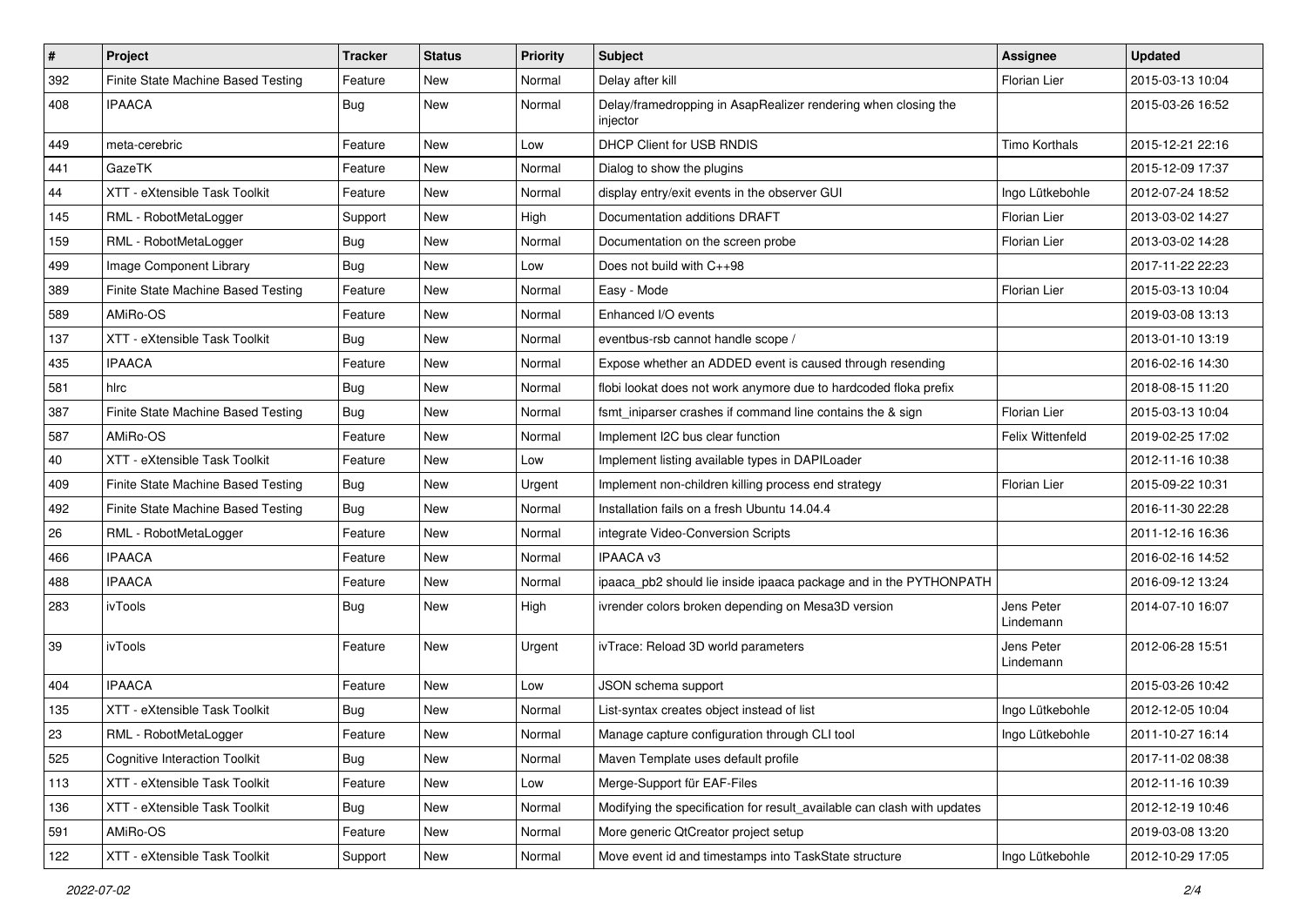| $\pmb{\sharp}$ | Project                              | <b>Tracker</b> | <b>Status</b> | <b>Priority</b> | Subject                                                                               | Assignee                  | <b>Updated</b>   |
|----------------|--------------------------------------|----------------|---------------|-----------------|---------------------------------------------------------------------------------------|---------------------------|------------------|
| 426            | <b>Cognitive Interaction Toolkit</b> | Task           | New           | Normal          | Multiple build jobs per component                                                     | Florian Lier              | 2015-10-14 17:32 |
| 597            | <b>Cognitive Interaction Toolkit</b> | <b>Bug</b>     | <b>New</b>    | Normal          | Orchestration fails if single build job cancelled                                     | Jan Moringen              | 2020-01-25 04:33 |
| 129            | XTT - eXtensible Task Toolkit        | Bug            | New           | Low             | Overlapping task-initations break merge-support                                       | Ingo Lütkebohle           | 2012-11-26 13:52 |
| 407            | Finite State Machine Based Testing   | <b>Bug</b>     | <b>New</b>    | Normal          | Parallel component hangs and produces no output                                       | Florian Lier              | 2015-03-26 11:39 |
| 125            | XTT - eXtensible Task Toolkit        | Feature        | <b>New</b>    | Low             | Path language for dapi-json                                                           |                           | 2012-11-16 10:37 |
| 438            | GazeTK                               | Feature        | <b>New</b>    | Normal          | Protobuffer integration                                                               | <b>Thies Pfeiffer</b>     | 2015-12-09 17:35 |
| 144            | RML - RobotMetaLogger                | Support        | New           | Normal          | PYTHONPATH / LIBDIR unclear                                                           | Florian Lier              | 2013-02-19 00:27 |
| 287            | <b>Cognitive Interaction Toolkit</b> | Feature        | New           | Normal          | Read branches out of git to reduce versioning efford.                                 |                           | 2016-04-08 15:17 |
| 20             | XTT - eXtensible Task Toolkit        | Feature        | New           | Normal          | Reject (instead of ignore) invalid messages                                           | Ingo Lütkebohle           | 2011-10-16 13:19 |
| 230            | <b>Cognitive Interaction Toolkit</b> | Feature        | New           | Low             | Replace unp program with more widely available alternatives in recipes                |                           | 2015-08-26 09:30 |
| 119            | XTT - eXtensible Task Toolkit        | Bug            | New           | Normal          | RSB binary support of TaskState                                                       |                           | 2012-10-02 17:17 |
| 496            | <b>IPAACA</b>                        | <b>Bug</b>     | New           | Normal          | RSB calls should never block                                                          |                           | 2017-01-26 15:17 |
| 139            | XTT - eXtensible Task Toolkit        | <b>Bug</b>     | New           | Normal          | RSB-Client has outdated serial on cancel                                              |                           | 2013-01-28 16:54 |
| 472            | <b>IPAACA</b>                        | Task           | New           | Normal          | Should basic logging (level >= WARNING) be enabled by default?                        | Hendrik Buschmeier        | 2016-03-08 15:29 |
| 595            | AMiRo-OS                             | Bug            | New           | Normal          | SSSP has issue with IO event in breakout board                                        | Cung Lian Sang            | 2019-08-08 09:24 |
| 538            | Cognitive Interaction Toolkit        | Feature        | New           | Normal          | style file listings                                                                   | Martin Wiechmann          | 2017-11-23 17:06 |
| 391            | Finite State Machine Based Testing   | Feature        | New           | Normal          | Timeout stdout observer                                                               | Florian Lier              | 2015-03-13 10:04 |
| 117            | XTT - eXtensible Task Toolkit        | Bug            | New           | Normal          | TSV mapper does not ensure all data is one line                                       |                           | 2012-09-25 17:36 |
| 455            | meta-openrobotix                     | Feature        | New           | Normal          | Update to OpenCV 3.0                                                                  | Timo Korthals             | 2016-01-13 16:44 |
| 456            | meta-openrobotix                     | Feature        | New           | Low             | Update to Yocto 2.0                                                                   | Timo Korthals             | 2016-01-13 16:44 |
| 495            | <b>IPAACA</b>                        | Bug            | New           | Normal          | Updates get applied even if revision is outdated                                      |                           | 2017-01-26 15:16 |
| 468            | <b>IPAACA</b>                        | Feature        | New           | Normal          | v3: Better IU access via Buffer interface                                             |                           | 2016-02-18 13:11 |
| 470            | <b>IPAACA</b>                        | Feature        | New           | Normal          | v3: Event queueing                                                                    |                           | 2016-02-18 14:09 |
| 463            | <b>IPAACA</b>                        | Feature        | New           | Normal          | v3: Expose more event data                                                            |                           | 2016-02-16 14:30 |
| 467            | <b>IPAACA</b>                        | Feature        | New           | Normal          | v3: Linked IU events / Batch updates on the IU [event] level                          |                           | 2016-02-22 16:17 |
| 464            | <b>IPAACA</b>                        | Feature        | New           | Normal          | v3: Sender tokens                                                                     |                           | 2016-03-15 19:54 |
| 469            | <b>IPAACA</b>                        | Feature        | New           | Normal          | v3: Thread-safe iterators                                                             |                           | 2016-02-18 14:11 |
| 465            | <b>IPAACA</b>                        | Feature        | New           | Normal          | v3: TimeBoard extension                                                               |                           | 2016-02-16 14:29 |
| 443            | GazeTK                               | Feature        | <b>New</b>    | Normal          | Visualize the eye gaze within the gazetkhub window                                    | Sai Anirudh<br>Kondaveeti | 2015-12-09 17:39 |
| 17             | XTT - eXtensible Task Toolkit        | Feature        | <b>New</b>    | Normal          | Weitere Tests wieder einbauen                                                         | Ingo Lütkebohle           | 2011-10-13 15:54 |
| 162            | RML - RobotMetaLogger                | Bug            | <b>New</b>    | Normal          | When a gstreamer-top probe connects to a port that does not deliver<br>data, it hangs |                           | 2013-04-03 15:07 |